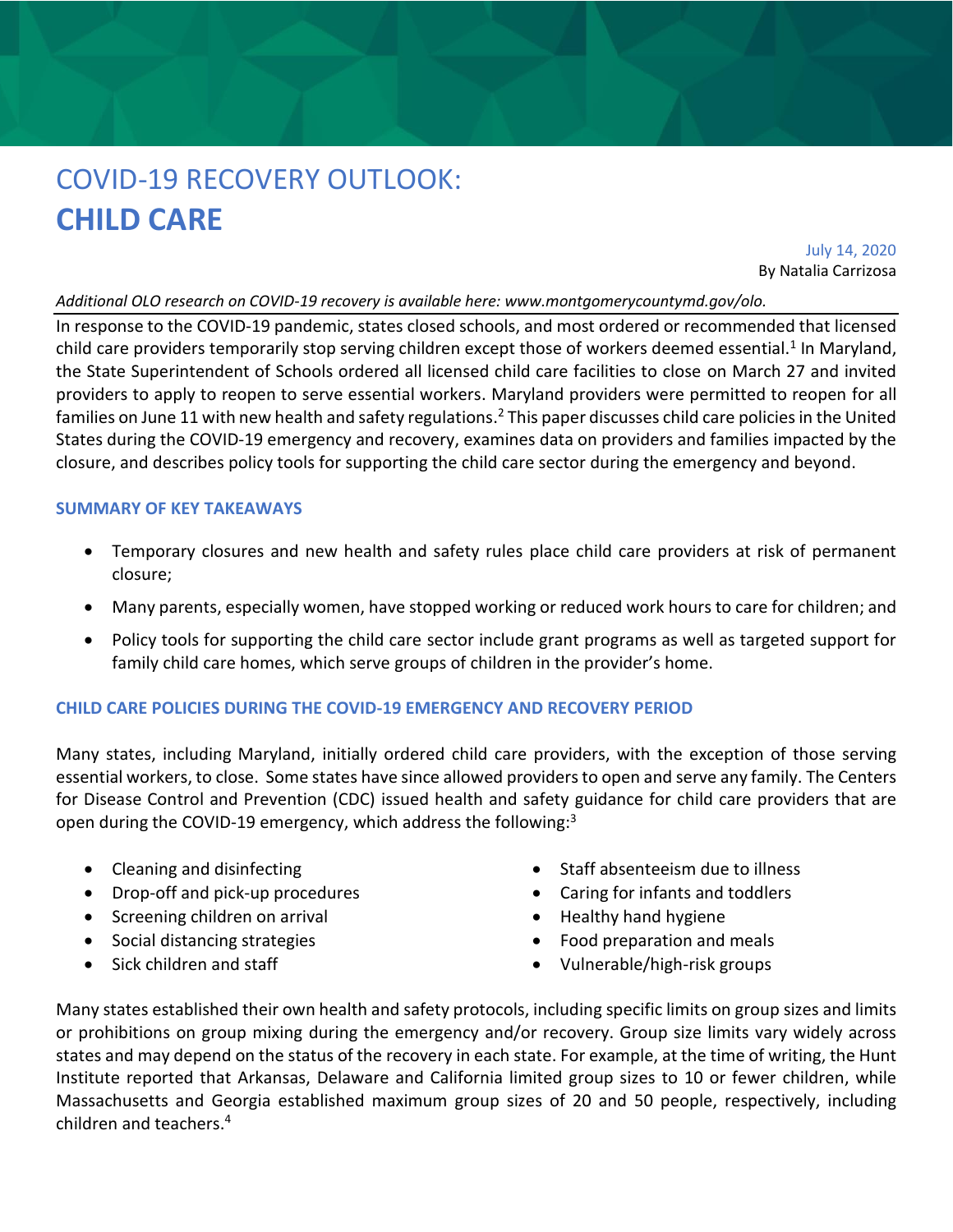New health and safety guidelines have significant implications for child care providers. The table below provides an overview of this impact as compiled by the Hechinger Report, a nonprofit education equity publication.

| <b>Decreased revenues due</b>   | Many providers collect most of their revenue from preschool classes with larger class      |
|---------------------------------|--------------------------------------------------------------------------------------------|
| to group size limits            | sizes than those for infants and toddlers. Group size limits greatly reduce revenues.      |
| <b>Increased staffing needs</b> | Rules may require providers to increase staffing relative to children served to allow for  |
|                                 | small group sizes, avoid group mixing, and comply with cleaning regulations.               |
| <b>Health and safety costs</b>  | Providers need to purchase masks, gloves, disinfectants and other cleaning supplies, and   |
|                                 | home-based providers in particular may face additional health care costs.                  |
| <b>Reduced demand for</b>       | Many families are hesitant to send their children back to group child care due to fears of |
| group care                      | exposure to COVID-19.                                                                      |

# **Impacts of COVID-19 Pandemic on Child Care Providers**

Source: Mongeau, L., Mader, J., "Five reasons re-opening will not be enough to save many child care centers," The Hechinger Report, July 8, 2020, shorturl.at/uyT79 accessed 7/9/2020.

In a March survey of child care providers by the National Association for the Education of Young Children (NAEYC), 47% of respondents reported that they could not survive a two-week closure. <sup>5</sup> As noted above, states have required child care providers in the United States to close and/or operate with increased regulations, including smaller group sizes and prohibitions on group mixing, during the COVID-19 crisis. A more recent NAEYC survey of providers conducted from June 19 to June 30 found the following:<sup>6</sup>

- 18% of child care centers and 9% of family child care homes remained closed;
- Two-fifths of all respondents and half of minority-owned providers responding anticipated closing permanently if they do not receive public assistance;
- On average, respondents' enrollment was down by two-thirds; and
- 73% of providers have implemented or are planning layoffs, furloughs or pay cuts.

An April NAEYC survey also found that about half of responding child care centers and a quarter of family child care homes, which serve groups of children in the provider's home, had applied to the Paycheck Protection Program (PPP) created by Congress to support small businesses. However, the results of a follow-up NAEYC survey about the PPP show that many family child care homes were denied by banks based on low credit scores or because they did not have a business checking account, though these were not criteria for the program.<sup>7</sup>

The proportion of child care providers that are likely to close permanently may vary significantly by jurisdiction. However, the data suggest that the COVID-19 crisis has led to significant financial challenges for the child care sector and may result in shortages of child care in the future. Of note, women comprise the vast majority of child care workers, and women of color and immigrant women are overrepresented in the child care workforce, which will be impacted by permanent closures.<sup>8</sup>

Maryland Family Network data from 2019 list 822 registered family child care homes and 493 licensed centerbased providers in Montgomery County, or a total of 1,315 providers with a total capacity for 43,206 children. These include part-time slots and slots for school-age children.<sup>9</sup> The percentage of these providers that may permanently close is unknown.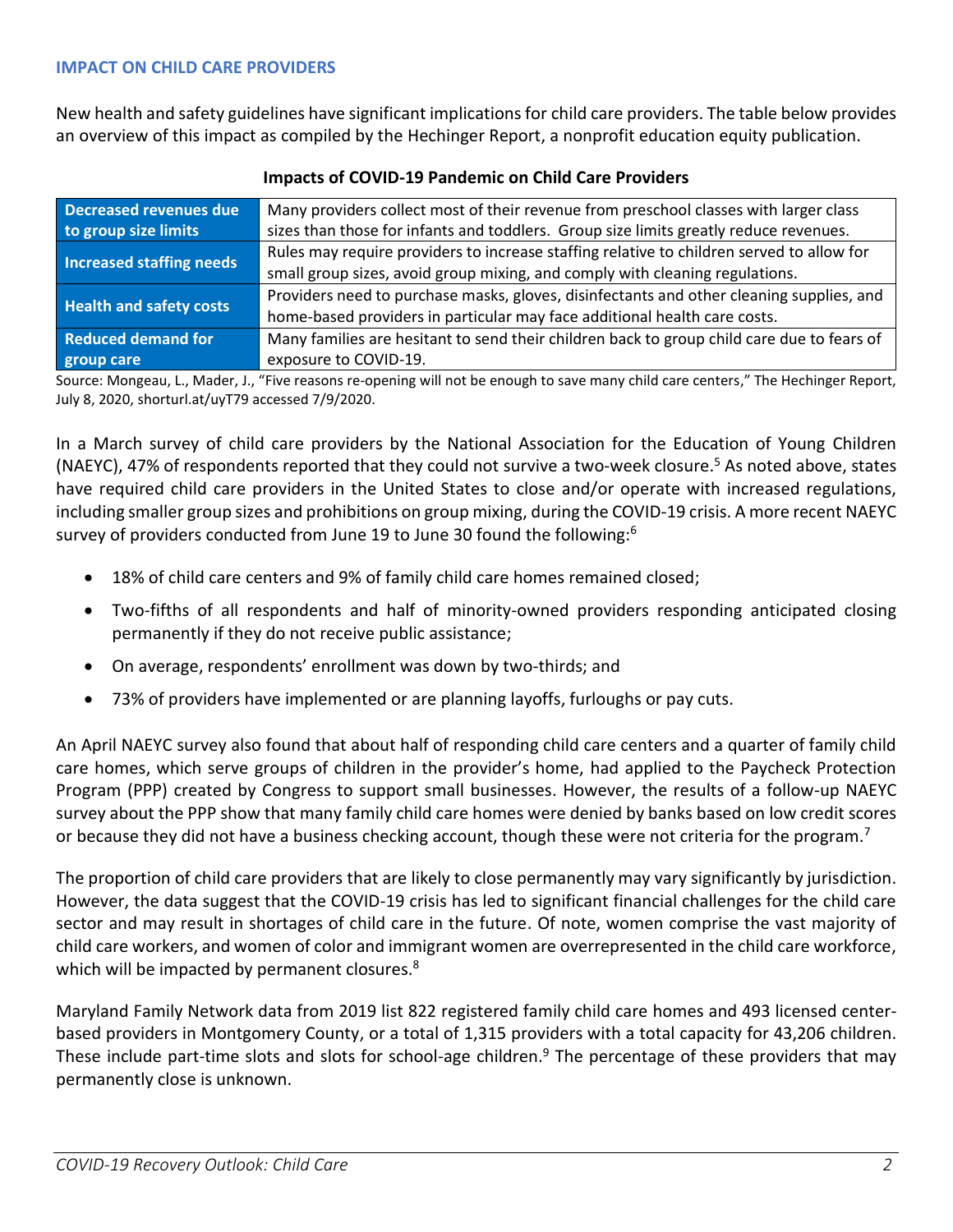# **IMPACT ON FAMILIES**

Families with young children often struggle to find child care, and the ability to find child care impacts women's employment rates.<sup>10</sup> The COVID-19 emergency has severely restricted the availability of child care. A national survey of parents of young children conducted by the Bipartisan Policy Center and Morning Consult from March 31 to April 4 found the following impacts on access to child care when the COVID-19 emergency began:<sup>11</sup>

- 54% said that they, someone in their household or a relative/ friend could care for their children during this time, and the remaining 46% indicated they needed (39%) or were still using (7%) formal child care;
- 18% of respondents reported working fewer hours in order to care for their children;
- 63% of those respondents that had sought child care reported it was either "somewhat difficult" or "very difficult" to find quality child care within their budgets;
- 75% reported that they were either "somewhat concerned" or "very concerned" about exposure to COVID-19 if they were to send their child back to child care.

More recent data indicate that the impact of the COVID-19 pandemic on families' access to child care continues to grow. The U.S. Census Bureau's weekly Household Pulse Survey (HPS), developed in response to the COVID-19 emergency, asks respondents who did not work in the last week to select a reason. The chart below shows that over 10% of those respondents nationally that reported not working<sup>12</sup> on the week of June 25 did not work because they were caring for children not in school or child care. This represents an increase from 8% of nonworking respondents during the two-week period beginning April 23. Among respondents nationwide who cited the need to care for their children as the reason they did not work, 82% were female.<sup>13</sup>





Source: U.S. Census Bureau Household Pulse Survey

\*Denominator excludes retirees and respondents who stated they did not want to work

Nationally, survey respondents stating they did not work because they were caring for children amount to 3% of all respondents, working and non-working. American Community Survey data from 2014-2018 indicate that approximately 823,056 individuals over the age of 16 resided in Montgomery County.<sup>14</sup> If 3% of persons over age 16 are not working due to the need to care for children not in school or child care, this amounts to approximately 25,000 individuals in Montgomery County.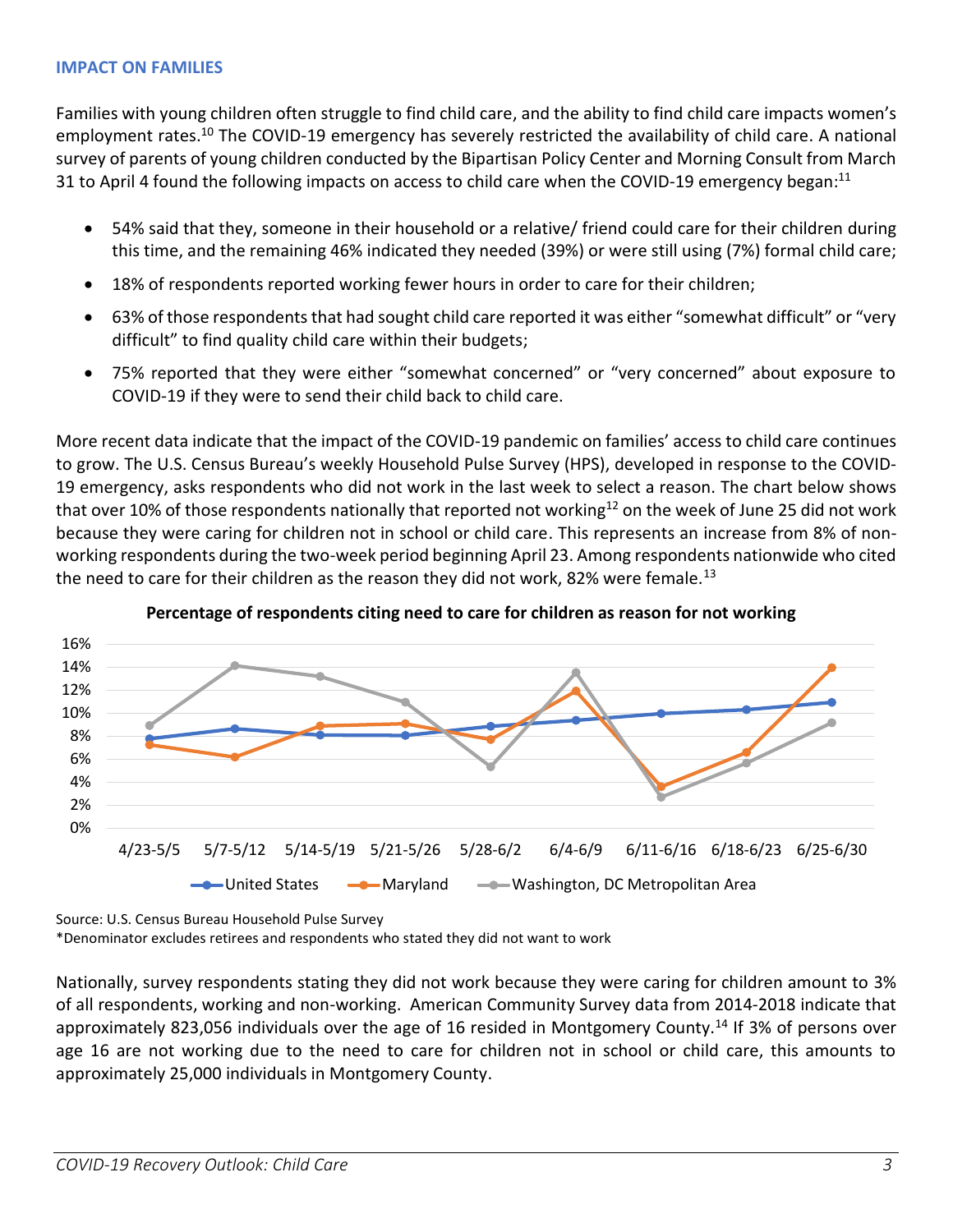# **POLICY TOOLS FOR SUPPORTING CHILD CARE DURING THE COVID-19 PANDEMIC**

To address the challenges faced by providers and families as a result of closures and new regulations, The Hunt Institute developed a list of "Policy Considerations" for supporting child care during the crisis.

## **Hunt Institute Policy Considerations for Supporting Child Care During the COVID-19 Pandemic**

#### Establishing emergency child care for essential workers

- •Creating special licenses for providers serving essential workers helped jurisdictions monitor availability of care.
- •Jurisdictions should only approve new temporary child care sites on a case-by-case basis when no existing sites are available to serve a hospital or other essential facility.

Temporary suspension of regulatory standards

- •Jurisdictions should exercise great caution in relaxing health and safety standards.
- •Extending expiration of required in-person teacher trainings may be wise.
- •Relaxing fingerprinting and criminal background checks is not recommended since a sufficient workforce is likely available that have already completed checks.

#### Supporting one-on-one care options

- •Group child care may carry higher risk of spreading infection compared with one-on-one care.
- •Expansion of paid family leave policies or subsidies for informal one-on-one care such as care by trusted neighbors or friends could provide alternatives to group care for some families.

#### Compensation and health care access for child care workforce

- •Nearly half of child care workers nationwide receive public assistance, and many lack paid time off and/or employer paid healthcare benefits.
- •Some states have created grant programs to provide hazard pay for child care workers or enrolled uninsured child care workers in state-run high risk health insurance pools.

#### Fiscal Supports for Child Care

- •Concerns exist about the long-term sustainability of the child care sector following the crisis.
- •Several states have established grant programs for child care providers.
- •States have also revised their child care subsidy program regulations so that providers receive state subsidy payments based on the number of children enrolled rather than the number of children attending.

Source: "COVID-19 Policy Considerations: Supporting Child Care During the Crisis," The Hunt Institute, April 2, 2020, [http://www.hunt](http://www.hunt-institute.org/resources/2020/04/covid-19-policy-playbook-supporting-child-care-during-the-crisis/)[institute.org/resources/2020/04/covid-19-policy-playbook-supporting-child-care-during-the-crisis/](http://www.hunt-institute.org/resources/2020/04/covid-19-policy-playbook-supporting-child-care-during-the-crisis/) > accessed 7/4/2020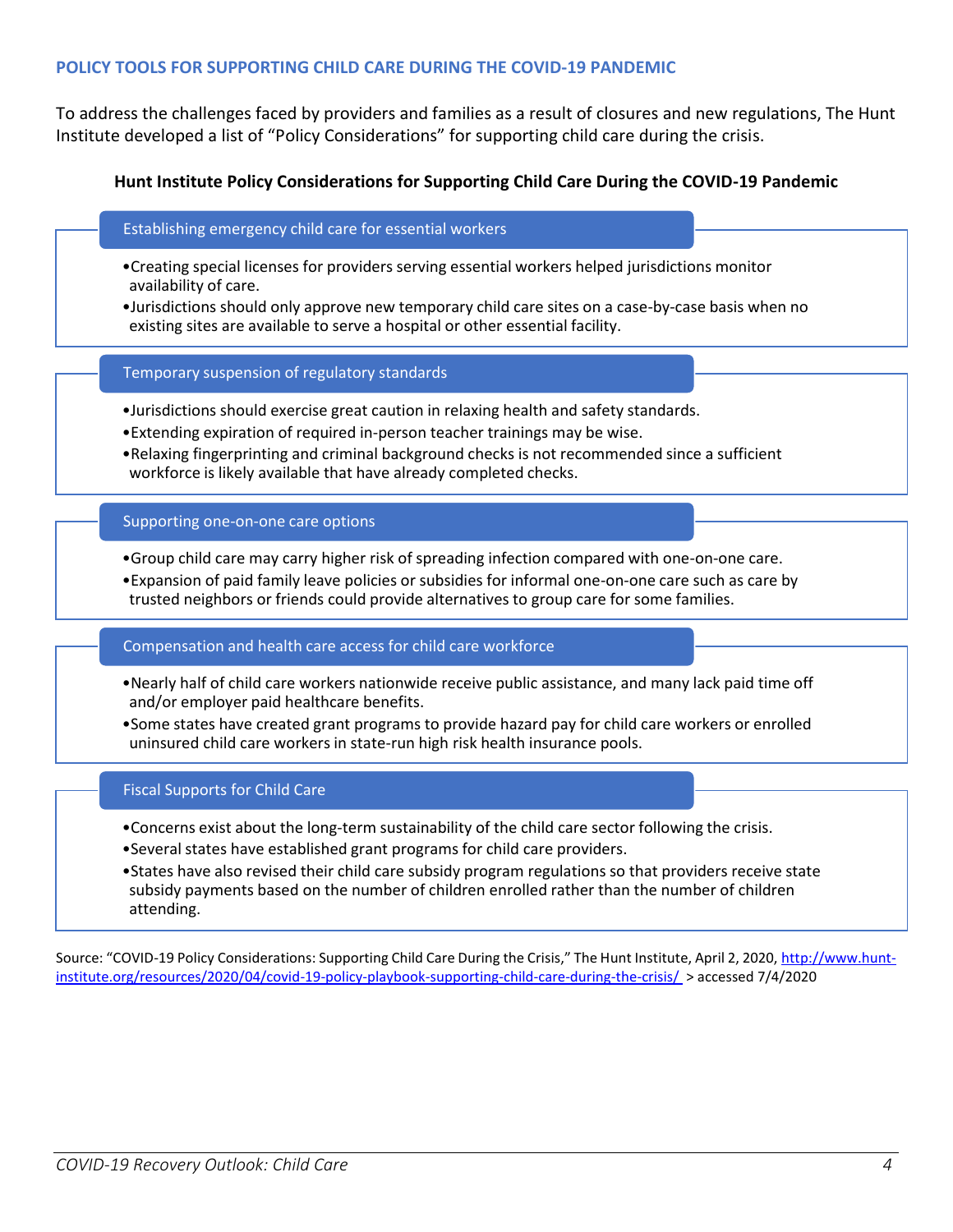Grant programs and family child care networks are two tools for supporting the long-term sustainability of the child care sector. The Hunt Institute and the Bipartisan Policy Center offer information on these tools:

**Grant programs**. States' grant programs for child care providers generally fall into two categories: 15

*1. Grants for child care providers that are open to help them serve essential workers and comply with health and safety guidelines.*

Minnesota provided monthly grants to child care providers that remained open and prioritized spaces for essential workers. North Carolina provided bonus payments of between \$200 and \$300 monthly to full-time child care employees during April and May of 2020.

*2. Grants to replace lost revenue for providers that are closed or are serving fewer children to ensure they can open or remain open.*

Vermont's child care stabilization initiative payments to providers that closed are based on lost tuition revenue from families, with the goal of ensuring that providers are able to reopen. Indiana created a shortterm grant program for providers that closed or experience low attendance.

**Family child care networks**. Family child care networks are organizations that support family child care homes by providing technical assistance, professional development training, and/or access to shared services such as tax preparation, enrollment support, fee collection and marketing. Prior to the COVID-19 pandemic, the number of family child care homes had been declining nationwide and in Montgomery County for several years, while the number of child care centers was increasing.<sup>16</sup> However, family child care homes, which serve children in the provider's home, were more likely to remain open during the COVID-19 emergency.<sup>17</sup>

Because family child care homes serve children in small groups, they may play an increasingly important role for communities in the context of long-term social distancing during the COVID-19 pandemic. The Bipartisan Policy Center recommends investing in family child care networks, which can support family child care homes by quickly deploying resources, such as health and safety supplies, and helping states communicate efficiently with providers. 18

# **TAKEAWAYS**

The COVID-19 pandemic has had a significant impact on child care providers and families. In the near-term, new regulations place financial and operational burdens on child care providers and limit the number of children they can serve. Parents, especially women, who currently cannot or choose not to access child care due to the pandemic are working less. In the long-term, many child care providers are at risk of permanent closure, leading to a potential drop in the supply of child care. Policymakers may:

- Provide financial support to help providers operate under new guidelines and regulations and remain financially stable with reduced enrollment;
- Fund family child care networks that can support family child care homes;
- Examine ways to support one-on-one care options, for example through paid family leave policies and subsidies for informal care from trusted neighbors and friends; and
- Consider the benefits and risks of suspending certain regulatory standards for child care providers.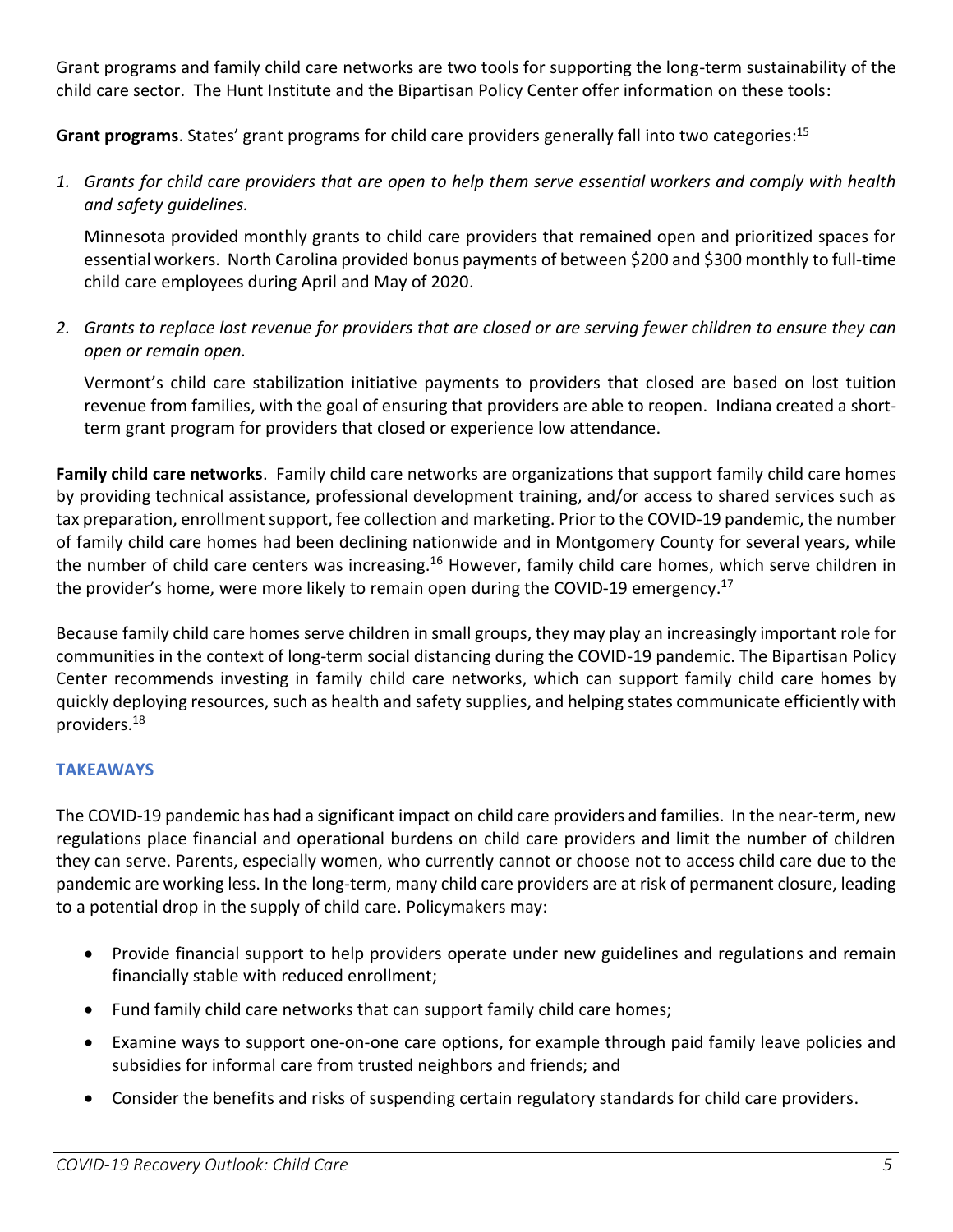# **Endnotes**

<sup>1</sup> "Child Care State Actions," COVID-19 Resources and Policy Considerations, The Hunt Institute, *[http://www.hunt](http://www.hunt-institute.org/covid-19-resources/state-child-care-actions-covid-19/)*[institute.org/covid-19-resources/state-child-care-actions-covid-19/](http://www.hunt-institute.org/covid-19-resources/state-child-care-actions-covid-19/) accessed 6/25/2020.

<sup>2</sup> "Updates from the State Superintendent," Maryland State Department of Education, Updated July 2, 2020, <http://marylandpublicschools.org/newsroom/Pages/COVID-19/Superintendent.aspx>accessed 7/10/2010; and Salmon, K., "Guidance for Continued Operations During Covid-19," Maryland State Department of Education, State Superintendent of Schools, June 30, 2020, [https://earlychildhood.marylandpublicschools.org/system/files/filedepot/3/guidance\\_for\\_continued\\_operations](https://earlychildhood.marylandpublicschools.org/system/files/filedepot/3/guidance_for_continued_operations_during_covid-19_6.30.2020.pdf) [\\_during\\_covid-19\\_6.30.2020.pdf](https://earlychildhood.marylandpublicschools.org/system/files/filedepot/3/guidance_for_continued_operations_during_covid-19_6.30.2020.pdf) accessed 7/10/2020.

<sup>3</sup> "Guidance for Child Care Programs That Remain Open: Supplemental Guidance," Centers for Disease Control and Prevention, Updated April 21, 2020, [https://www.cdc.gov/coronavirus/2019-ncov/community/schools-childcare/guidance-for](https://www.cdc.gov/coronavirus/2019-ncov/community/schools-childcare/guidance-for-childcare.html#clean)[childcare.html#clean](https://www.cdc.gov/coronavirus/2019-ncov/community/schools-childcare/guidance-for-childcare.html#clean) accessed 7/1/2020.

<sup>4</sup> "Child Care State Actions," COVID-19 Resources and Policy Considerations, The Hunt Institute, [http://www.hunt](http://www.hunt-institute.org/covid-19-resources/state-child-care-actions-covid-19/)[institute.org/covid-19-resources/state-child-care-actions-covid-19/](http://www.hunt-institute.org/covid-19-resources/state-child-care-actions-covid-19/) accessed 6/25/2020.

<sup>5</sup> "Child Care in Crisis: Understanding the Effects of the Coronavirus Pandemic," National Association for the Education of Young Children, March 17, 2020, [https://www.naeyc.org/sites/default/files/globally-shared/downloads/PDFs/our-work/public-policy](https://www.naeyc.org/sites/default/files/globally-shared/downloads/PDFs/our-work/public-policy-advocacy/effects_of_coronavirus_on_child_care.final.pdf)advocacy/effects of coronavirus on child care.final.pdf accessed 7/4/2020.

<sup>6</sup> "Holding On Until Help Comes: A Survey Reveals Child Care's Fight to Survive," National Association for the Education of Young Children, June 13, 2020, [https://www.naeyc.org/sites/default/files/globally-shared/downloads/PDFs/our-work/public-policy](https://www.naeyc.org/sites/default/files/globally-shared/downloads/PDFs/our-work/public-policy-advocacy/holding_on_until_help_comes.survey_analysis_july_2020.pdf)[advocacy/holding\\_on\\_until\\_help\\_comes.survey\\_analysis\\_july\\_2020.pdf](https://www.naeyc.org/sites/default/files/globally-shared/downloads/PDFs/our-work/public-policy-advocacy/holding_on_until_help_comes.survey_analysis_july_2020.pdf) accessed 7/14/2020.

<sup>7</sup> "Child Care & the Paycheck Protection Program," National Association for the Education of Young Children, May 12, 2020, [https://www.naeyc.org/sites/default/files/globally-shared/downloads/PDFs/our-work/public-policy](https://www.naeyc.org/sites/default/files/globally-shared/downloads/PDFs/our-work/public-policy-advocacy/child_care_and_the_paycheck_protection_program.pdf)[advocacy/child\\_care\\_and\\_the\\_paycheck\\_protection\\_program.pdf](https://www.naeyc.org/sites/default/files/globally-shared/downloads/PDFs/our-work/public-policy-advocacy/child_care_and_the_paycheck_protection_program.pdf) accessed 7/6/2020

<sup>8</sup> Gallagher Robins, Katherine, "Five Reasons Stabilizing Child Care During the Coronavirus Pandemic is Critically Important for Families and the Economy," The Center for Law and Social Policy and The National Women's Law Center, April 27, 2020, <https://www.clasp.org/publications/fact-sheet/five-reasons-stabilizing-child-care-during-coronavirus-pandemic-critically> accessed 7/6/2020.

<sup>9</sup> *Child Care Demographics: 2020,* Maryland Family Network, [https://www.marylandfamilynetwork.org/sites/default/files/2020-](https://www.marylandfamilynetwork.org/sites/default/files/2020-03/2020_MFN_Demographics.pdf) [03/2020\\_MFN\\_Demographics.pdf](https://www.marylandfamilynetwork.org/sites/default/files/2020-03/2020_MFN_Demographics.pdf) accessed 7/6//2020; and "Child Care in State Economies: 2019 Update," RegionTrack, Inc. for the Committee for Economic Development of the Conference Board,

<https://www.ced.org/assets/reports/childcareimpact/181104%20CCSE%20Report%20Jan30.pdf>accessed 7/9/2020.

<sup>10</sup> Schotet, Leslie, "The Child Care Crisis Is Keeping Women Out of the Workforce," The Center for American Progress, March 28, 2019, [https://www.americanprogress.org/issues/early-childhood/reports/2019/03/28/467488/child-care-crisis-keeping-women](https://www.americanprogress.org/issues/early-childhood/reports/2019/03/28/467488/child-care-crisis-keeping-women-workforce/)[workforce/](https://www.americanprogress.org/issues/early-childhood/reports/2019/03/28/467488/child-care-crisis-keeping-women-workforce/) accessed 7/7/2020

<sup>11</sup> "Topline Report," Morning Consult, Project: 2003121, [https://bipartisanpolicy.org/wp-content/uploads/2020/04/4-5-Updated-](https://bipartisanpolicy.org/wp-content/uploads/2020/04/4-5-Updated-Topline-Data-Parents_with_children_under_5_v3_LM.pdf)[Topline-Data-Parents\\_with\\_children\\_under\\_5\\_v3\\_LM.pdf](https://bipartisanpolicy.org/wp-content/uploads/2020/04/4-5-Updated-Topline-Data-Parents_with_children_under_5_v3_LM.pdf) accessed 7/8/2020; and LaPier, J.," Survey: Essential Workers Struggle to Locate Care as More Than Half of Programs Closed," Bipartisan Policy Center, April 10, 2020, [https://bipartisanpolicy.org/press](https://bipartisanpolicy.org/press-release/survey-essential-workers-struggle-to-locate-care-as-more-than-half-of-programs-closed/)[release/survey-essential-workers-struggle-to-locate-care-as-more-than-half-of-programs-closed/](https://bipartisanpolicy.org/press-release/survey-essential-workers-struggle-to-locate-care-as-more-than-half-of-programs-closed/) accessed 7/8/2020.

<sup>12</sup> OLO excluded retirees and respondents who reported that they did not want to work to better reflect the population that might be impacted by a lack of child care

<sup>13</sup> "Employment Table 3," Household Pulse Survey Data Tables, Weeks 1-9, U.S. Census Bureau, [https://www.census.gov/programs](https://www.census.gov/programs-surveys/household-pulse-survey/data.html)[surveys/household-pulse-survey/data.html](https://www.census.gov/programs-surveys/household-pulse-survey/data.html) accessed 7/8/2020; and "Household Pulse Survey Public Use File: June 18 -June 23," U.S. Census Bureau, <https://www.census.gov/programs-surveys/household-pulse-survey/datasets.html>accessed 7/9/2020.

<sup>14</sup> U.S. Census Bureau; American Community Survey, 2018 American Community Survey 5-Year Estimates, Table S2301; generated by Natalia Carrizosa; using data.census.gov;<https://data.census.gov/cedsci/> ; (10 July 2020). 2018 American Community Survey, 5-Year **Estimates**